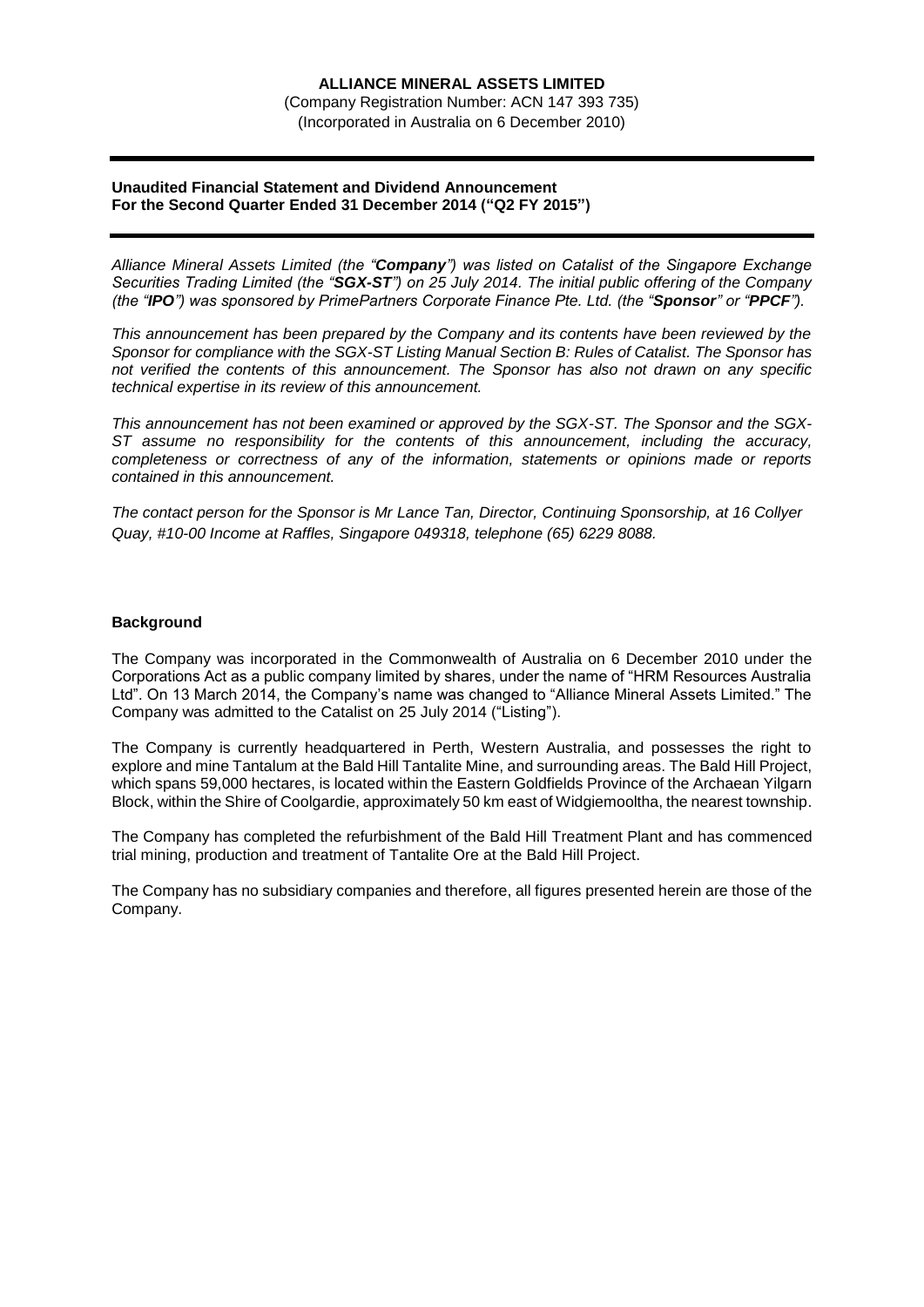## **PART I - INFORMATION REQUIRED FOR ANNOUNCEMENTS OF QUARTERLY (Q1, Q2 & Q3), HALF-YEAR AND FULL YEAR RESULTS**

## **1(a)(i) An income statement and statement of comprehensive income, or a statement of comprehensive income (for the group) together with a comparative statement for the corresponding period of the immediately preceding financial year**

|                                                                                  | For 3 months Ended<br>31 December<br>2014<br>2013 |             | For 6 months Ended<br><b>31 December</b><br>2014<br>2013<br>Increase / |                  |                                               | Increase / |
|----------------------------------------------------------------------------------|---------------------------------------------------|-------------|------------------------------------------------------------------------|------------------|-----------------------------------------------|------------|
|                                                                                  | (Unaudited)                                       | (Unaudited) |                                                                        |                  | (Decrease) (Unaudited) (Unaudited) (Decrease) |            |
|                                                                                  | A\$                                               | A\$         | %                                                                      | A\$              | А\$                                           | %          |
|                                                                                  |                                                   |             |                                                                        |                  |                                               |            |
| Interest income                                                                  | 3,510                                             |             | n.m                                                                    | 4,755            | 527                                           | n.m        |
| Other Income                                                                     | 11,181                                            |             | n.m                                                                    | 11,181           |                                               | n.m        |
| Gain on foreign exchange                                                         | 203,413                                           | (81, 114)   | n.m                                                                    | 592,012          | (81, 114)                                     | n.m        |
| Gain / Loss on disposal of fixed assets                                          | 160                                               |             | n.m                                                                    | (1,244)          |                                               | n.m        |
| Loss on settlement of financial instruments                                      |                                                   |             | n.m                                                                    | (280, 428)       |                                               | n.m        |
| Fair value movement on derivatives                                               |                                                   |             | n.m                                                                    | (14, 889)        |                                               | n.m        |
| Accounting and audit expenses                                                    | (61, 113)                                         | (68, 300)   | (10.5)                                                                 | (99, 816)        | (87, 677)                                     | 13.8       |
| Consultants and contractors fees                                                 | (66,097)                                          | (77, 358)   | (14.6)                                                                 | (90, 252)        | (107, 358)                                    | (15.9)     |
| Directors' fees                                                                  | (24, 185)                                         |             | n.m                                                                    | (47, 415)        |                                               | n.m        |
| Tenement expenses                                                                | (11, 712)                                         | (5,794)     | n.m                                                                    | (100, 593)       | (55, 482)                                     | 81.3       |
| Bald Hill project expenses                                                       | (236, 252)                                        | (17,529)    | n.m                                                                    | (236, 878)       | (26, 621)                                     | n.m.       |
| Listing expenses                                                                 | (36, 449)                                         | (133, 071)  | (72.6)                                                                 | (441, 392)       | (133,071)                                     | n.m        |
| Administrative expenses                                                          | (143, 211)                                        | (58, 330)   | n.m                                                                    | (218, 945)       | (80, 883)                                     | n.m        |
| Employee salaries and other benefits<br>expenses                                 | (144, 932)                                        |             | n.m                                                                    | (454, 408)       |                                               | n.m        |
| Borrowing costs                                                                  | (140, 650)                                        | (19, 971)   | n.m                                                                    | (287, 485)       | (20, 120)                                     | n.m        |
| Loss before income tax                                                           | (646, 337)                                        | (461, 467)  | 40.1                                                                   | (1,665,797)      | (591,799)                                     | n.m        |
| Income tax expense                                                               |                                                   |             |                                                                        |                  |                                               |            |
| Loss after tax                                                                   | (646, 337)                                        | (461, 467)  |                                                                        | 40.1 (1,665,797) | (591, 799)                                    | n.m        |
| Other comprehensive income                                                       |                                                   |             |                                                                        |                  |                                               |            |
| Total comprehensive loss for the period<br>attributable to owners of the Company | (646, 337)                                        | (461, 467)  | 40.1                                                                   | (1,665,797)      | (591,799)                                     | n.m        |

(i) n.m = not meaningful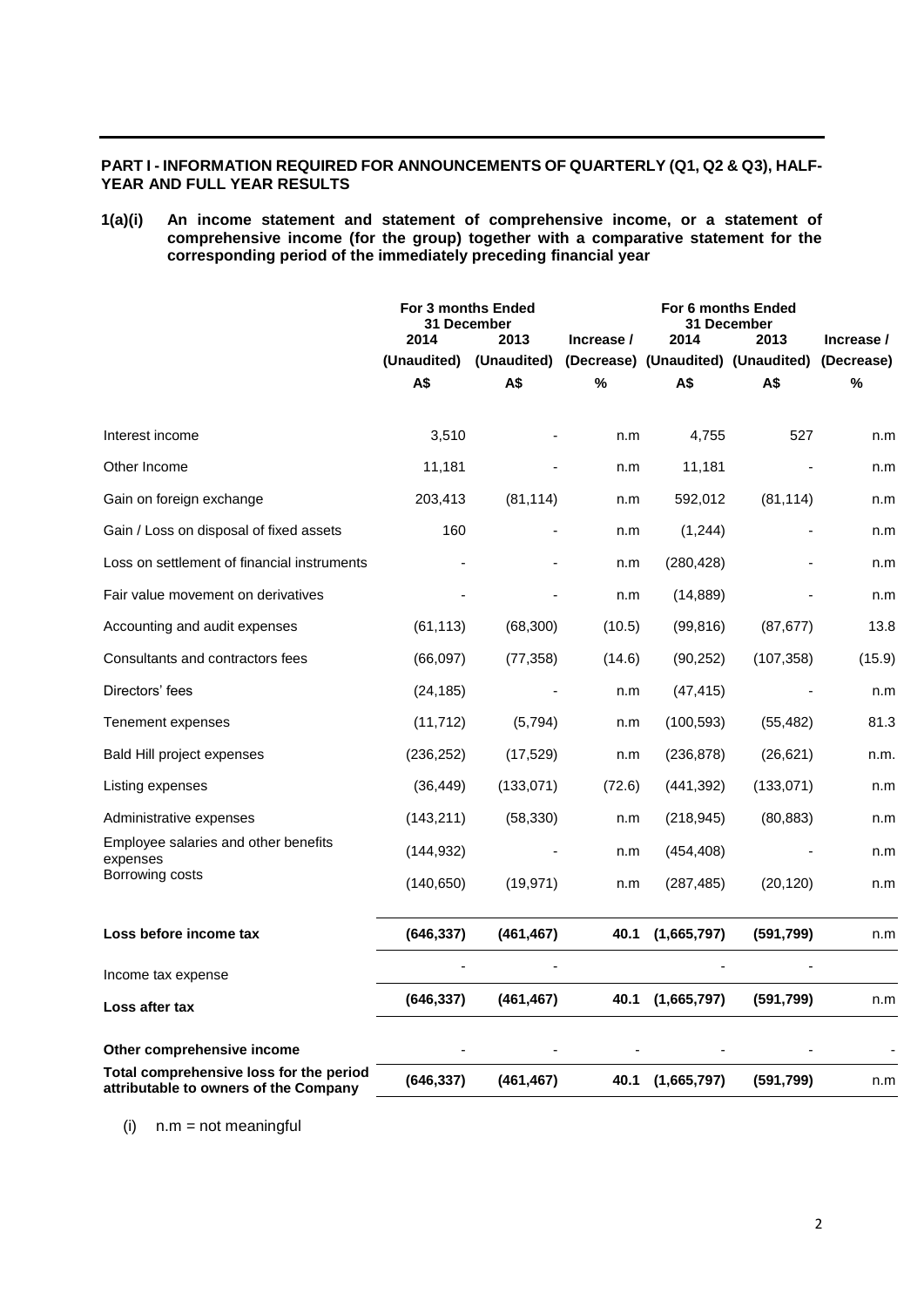# **1(a)(ii) Notes to Consolidated Statement of Comprehensive Income**

|                                             | For 3 months Ended<br>31 December |           | For 6 months Ended<br>31 December |            |                                                                  |            |
|---------------------------------------------|-----------------------------------|-----------|-----------------------------------|------------|------------------------------------------------------------------|------------|
|                                             | 2014                              | 2013      | Increase /                        | 2014       | 2013                                                             | Increase / |
|                                             | (Unaudited)<br>А\$                | A\$       | %                                 | A\$        | (Unaudited) (Decrease) (Unaudited) (Unaudited) (Decrease)<br>A\$ | %          |
| Interest income                             | 3,510                             |           | n.m                               | 4,755      | 527                                                              | n.m        |
| Insurance claim proceeds                    | 11,181                            |           | n.m                               | 11,181     |                                                                  | n.m        |
| Gain/(loss) on foreign exchange             | 203,413                           | (81, 114) | n.m                               | 592,012    | (81, 114)                                                        | n.m        |
| Gain/(loss) on disposal of fixed assets     | 160                               |           | n.m                               | (1,244)    |                                                                  | n.m        |
| Loss on settlement of financial instruments |                                   |           | n.m                               | (280, 428) |                                                                  | n.m        |
| Fair value movement on derivatives (1)      |                                   |           | n.m                               | (14, 889)  |                                                                  | n.m        |
| Borrowing costs                             | (140, 650)                        | (19, 971) | n.m                               | (287, 485) | (20, 120)                                                        | n.m        |
| Depreciation expense                        | (9, 116)                          |           | n.m                               | (13,241)   |                                                                  | n.m        |
| Listing expenses                            | (36, 449)                         | (133,071) | (72.6)                            | (441, 392) | (133,071)                                                        | 231.7      |

(1) In accordance with IAS 39 Financial Instruments, the mandatory conversion right has been bifurcated and accounted for on a fair value basis with all movements recognized in profit and loss.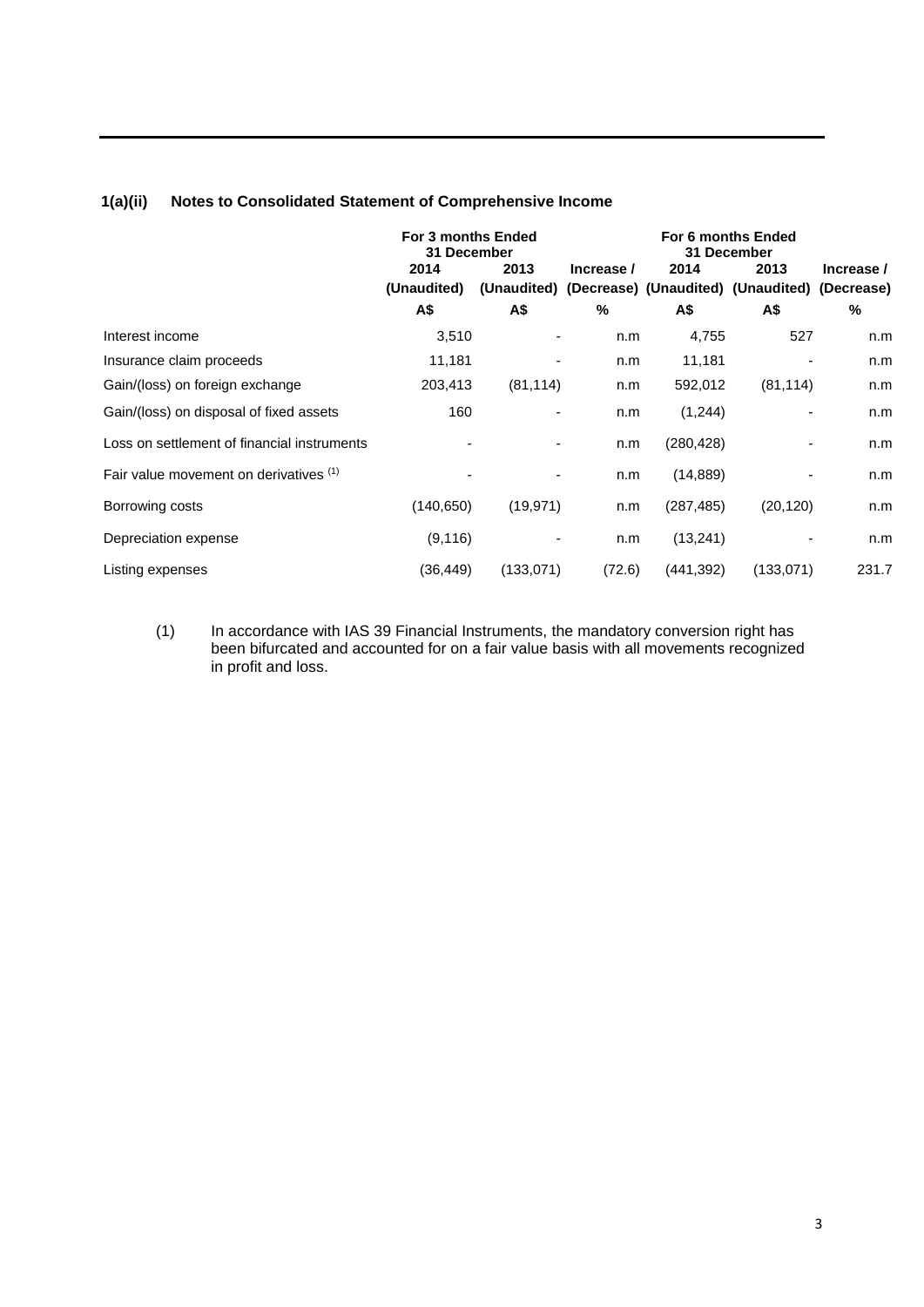## **1(b)(i) A statement of financial position (for the issuer and group), together with a comparative statement as at the end of the immediately preceding financial year**

|                                        |                  | As at        |  |  |  |
|----------------------------------------|------------------|--------------|--|--|--|
|                                        | 31 December 2014 | 30 June 2014 |  |  |  |
|                                        | (Unaudited)      | (Audited)    |  |  |  |
|                                        | A\$              | A\$          |  |  |  |
| <b>CURRENT ASSETS</b>                  |                  |              |  |  |  |
| Cash and cash equivalents              | 6,982,140        | 3,686,272    |  |  |  |
| Other receivables                      | 125,698          | 382,386      |  |  |  |
| Prepayments                            | 26,933           |              |  |  |  |
| Other current assets                   |                  | 510,486      |  |  |  |
| TOTAL CURRENT ASSETS                   | 7,134,771        | 4,579,144    |  |  |  |
| <b>NON CURRENT ASSETS</b>              |                  |              |  |  |  |
| Other receivables                      | 957,872          |              |  |  |  |
| Exploration and evaluation expenditure | 427,407          | 427,407      |  |  |  |
| Mine development                       | 9,627,051        | 9,037,188    |  |  |  |
| Property plant & equipment             | 13,113,251       | 10,257,281   |  |  |  |
| TOTAL NON CURRENT ASSETS               | 24,125,581       | 19,721,876   |  |  |  |
| <b>TOTAL ASSETS</b>                    | 31,260,352       | 24,301,020   |  |  |  |
| <b>CURRENT LIABILITIES</b>             |                  |              |  |  |  |
| Employee benefit liabilities           | 112,483          |              |  |  |  |
| Trade and other payables               | 653,760          | 1,485,061    |  |  |  |
| Interest bearing loans and borrowings  | 47,423           | 3,251,746    |  |  |  |
| TOTAL CURRENT LIABILITIES              | 813,666          | 4,736,807    |  |  |  |
| <b>NON CURRENT LIABILITIES</b>         |                  |              |  |  |  |
| Trade and other payables               | 3,443,909        | 3,169,939    |  |  |  |
| Provision for rehabilitation           | 600,000          | 600,000      |  |  |  |
| Interest bearing loans and borrowings  | 986,059          | 28,990       |  |  |  |
| TOTAL NON CURRENT LIABILITIES          | 5,029,968        | 3,798,929    |  |  |  |
| <b>TOTAL LIABILITIES</b>               | 5,843,634        | 8,535,736    |  |  |  |
| <b>NET ASSETS</b>                      | 25,416,718       | 15,765,284   |  |  |  |
| <b>EQUITY</b>                          |                  |              |  |  |  |
| Issued capital                         | 34,011,266       | 20,157,971   |  |  |  |
| Reserves                               | 1,781,663        | 4,317,728    |  |  |  |
| <b>Accumulated losses</b>              | (10, 376, 211)   | (8,710,415)  |  |  |  |
| <b>TOTAL EQUITY</b>                    | 25,416,718       | 15,765,284   |  |  |  |
|                                        |                  |              |  |  |  |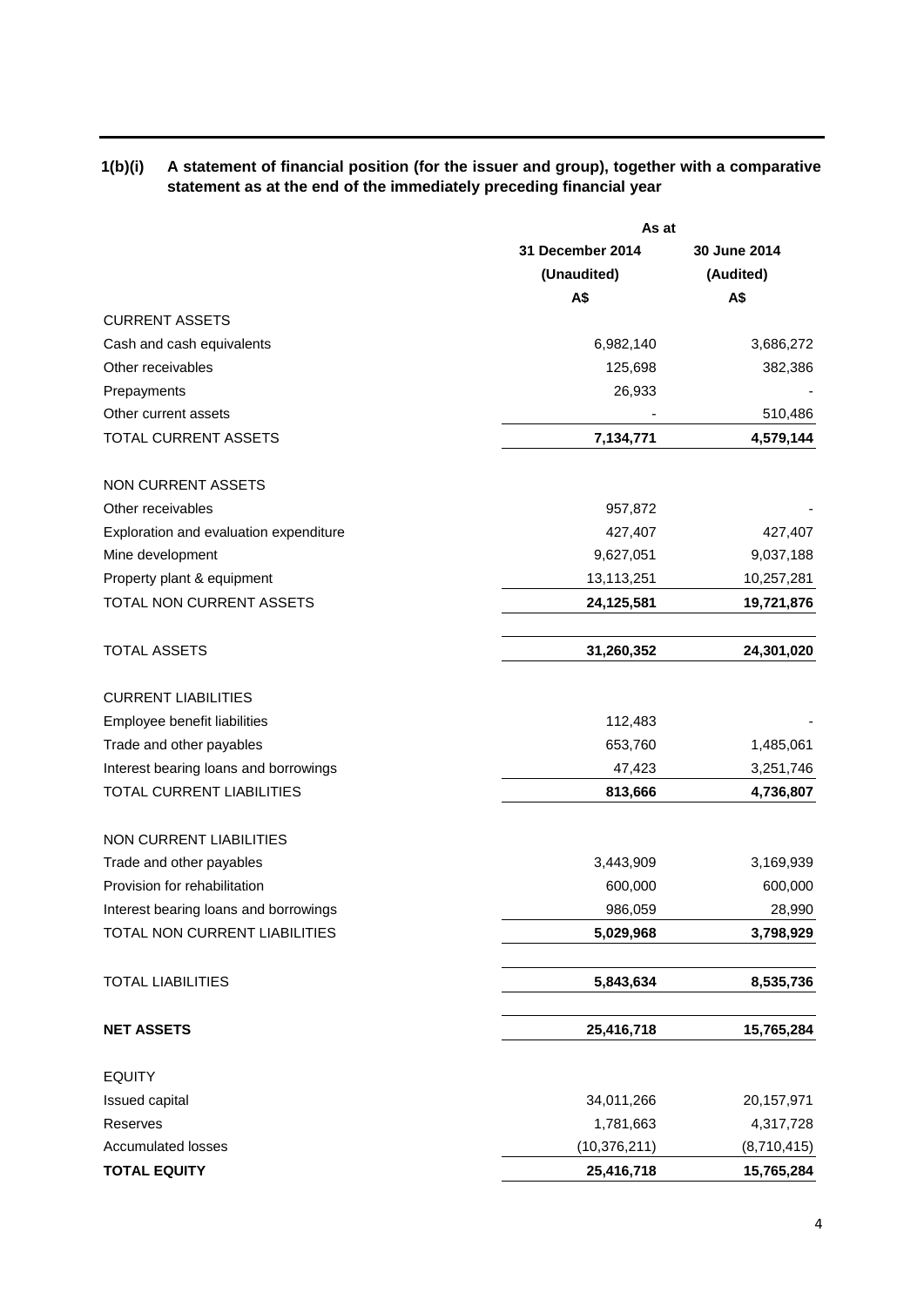## **(b)(ii) Aggregate amount of group's borrowings and debt securities**

## **Amount repayable in one year or less, or on demand**

| As at 31 December 2014<br>(Unaudited) |                  |                       | As at 30 June 2014<br>(Audited) |
|---------------------------------------|------------------|-----------------------|---------------------------------|
| <b>Secured</b><br>A\$                 | <b>Unsecured</b> | <b>Secured</b><br>A\$ | <b>Unsecured</b><br>A\$         |
| 15.788                                | 31,635           | 7.229                 | 3.244.517                       |

#### **Amount repayable after one year**

| As at 31 December 2014<br>(Unaudited) |                  | As at 30 June 2014<br>(Audited)                  |   |
|---------------------------------------|------------------|--------------------------------------------------|---|
| <b>Secured</b><br>A\$                 | Unsecured<br>AS. | <b>Secured</b><br><b>Unsecured</b><br>AS.<br>A\$ |   |
| 986,059                               | -                | 28,990                                           | - |

### **Details of any collateral**

The secured borrowings comprised finance lease liabilities of A\$75,716 (30 June 2014: \$36,219), which are secured on the Company's motor vehicles and the Singapore dollar S\$1.0 million bank loan of which the amount outstanding is A\$926,130 as of 31 December 2014 ("**SGD Bank Loan**") (30 June 2014: Nil) which is secured by the Singapore dollar S\$1.03 million term deposit ("**SGD Term Deposit**").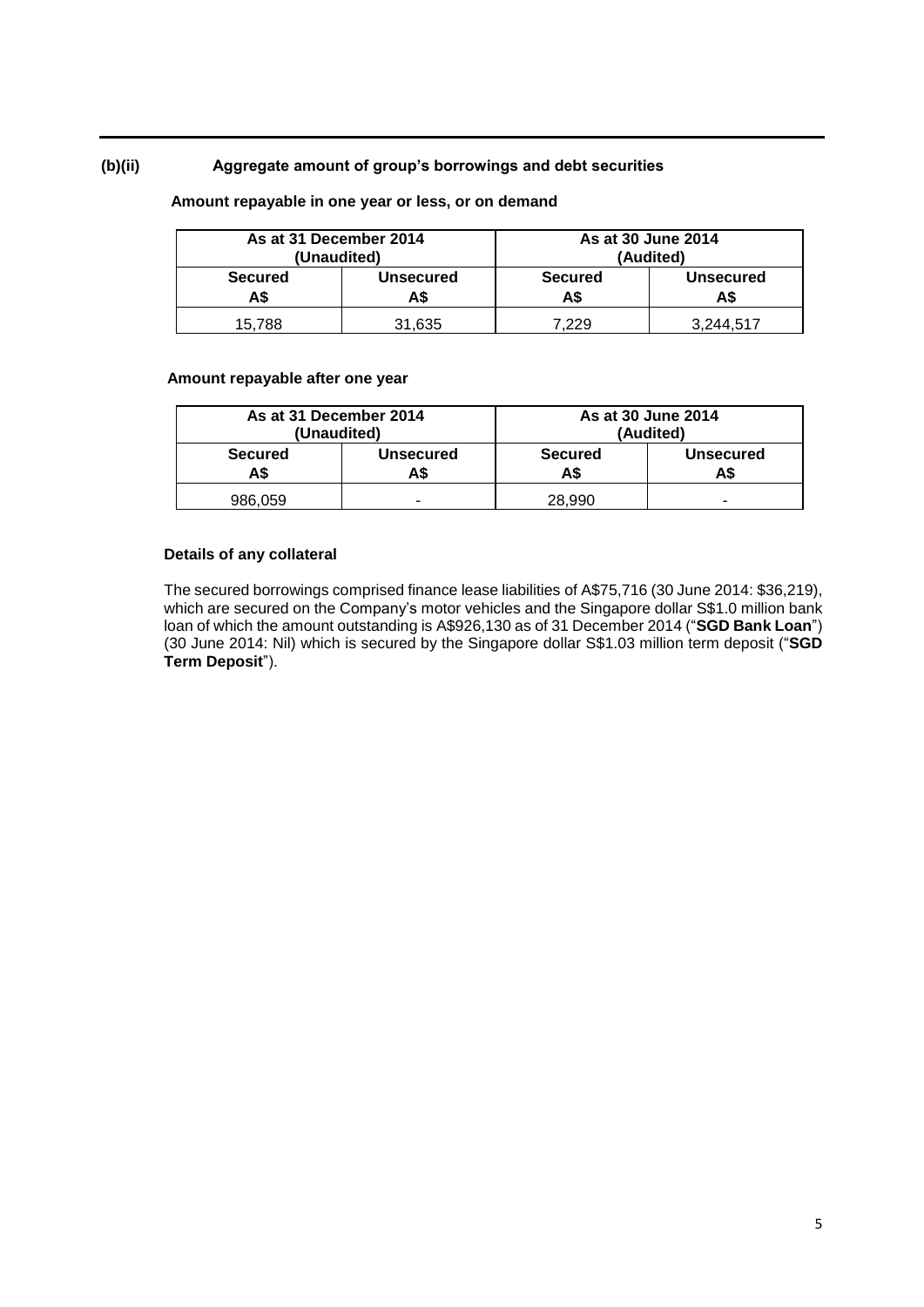## **1(c) A statement of cash flows (for the group), together with a comparative statement for the corresponding period of the immediately preceding financial year**

|                                                      | <b>For 3 months Ended</b><br><b>31 December</b> |                                 | For 6 months Ended<br>31 December |                                 |
|------------------------------------------------------|-------------------------------------------------|---------------------------------|-----------------------------------|---------------------------------|
|                                                      | 2014<br><b>Unaudited</b><br>A\$                 | 2013<br><b>Unaudited</b><br>A\$ | 2014<br><b>Unaudited</b><br>A\$   | 2013<br><b>Unaudited</b><br>A\$ |
| <b>CASH FLOWS FROM OPERATING ACTIVITIES</b>          |                                                 |                                 |                                   |                                 |
| Interest received                                    | 3,510                                           |                                 | 4,755                             | 527                             |
| Interest paid                                        | (3,667)                                         |                                 | (26, 054)                         | (3)                             |
| Proceeds from insurance claim                        | 11,181                                          |                                 | 11,181                            |                                 |
| Payments to suppliers, contractors and employees     | (771,943)                                       | (323, 156)                      | (2, 106, 971)                     | (424, 359)                      |
| NET CASH FLOWS USED IN OPERATING ACTIVITIES          | (760,919)                                       | (323, 156)                      | (2, 117, 089)                     | (423, 835)                      |
| <b>CASH FLOWS FROM INVESTING ACTIVITIES</b>          |                                                 |                                 |                                   |                                 |
| Proceeds from sale of fixed assets                   | 160                                             |                                 | 47,660                            |                                 |
| Release of performance bonds                         |                                                 |                                 |                                   | 133,470                         |
| Payments for mine development                        | (325, 635)                                      |                                 | (589, 863)                        |                                 |
| Purchase and refurbishment of plant & equipment      | (451,428)                                       | (324, 298)                      | (2,872,376)                       | (324, 298)                      |
| Payments for Term Deposit                            | (924, 865)                                      |                                 | (924,865)                         |                                 |
| NET CASH FLOWS USED IN INVESTING ACTIVITIES          | (1,701,768)                                     | (324, 298)                      | (4, 339, 444)                     | (190, 828)                      |
| <b>CASH FLOWS FROM FINANCING ACTIVITIES</b>          |                                                 |                                 |                                   |                                 |
| Proceeds from share issue                            |                                                 | 2,669,039                       | 8,568,759                         | 2,669,039                       |
| Payments for share issue costs                       |                                                 | (141, 817)                      | (328, 217)                        | (141, 817)                      |
| Proceeds from share with buyback clause              |                                                 |                                 |                                   |                                 |
| Payment to insurance premium loan principal          | (7,909)                                         |                                 | (7,909)                           |                                 |
| Payment to finance lease principal                   | (3,809)                                         |                                 | (6, 242)                          |                                 |
| Proceeds from borrowing                              | 897,927                                         |                                 | 897,927                           |                                 |
| Repayment of secured loan                            |                                                 | (272, 544)                      |                                   | (272, 544)                      |
| <b>NET CASH FLOWS FROM FINANCING ACTIVITIES</b>      | 886,209                                         | 2,254,678                       | 9,124,318                         | 2,254,678                       |
| Net increase/(decrease) in cash and cash equivalents | (1,576,477)                                     | 1,607,224                       | 2,667,786                         | 1,640,015                       |
| Cash and cash equivalents at beginning of year       | 8,352,440                                       | 47,262                          | 3,686,272                         | 14,471                          |
| Net foreign exchange difference on cash balances     | 206,177                                         | (75, 280)                       | 628,082                           | (75, 280)                       |
| <b>CASH AND CASH EQUIVALENTS AT END OF YEAR</b>      | 6,982,140                                       | 1,579,206                       | 6,982,140                         | 1,579,206                       |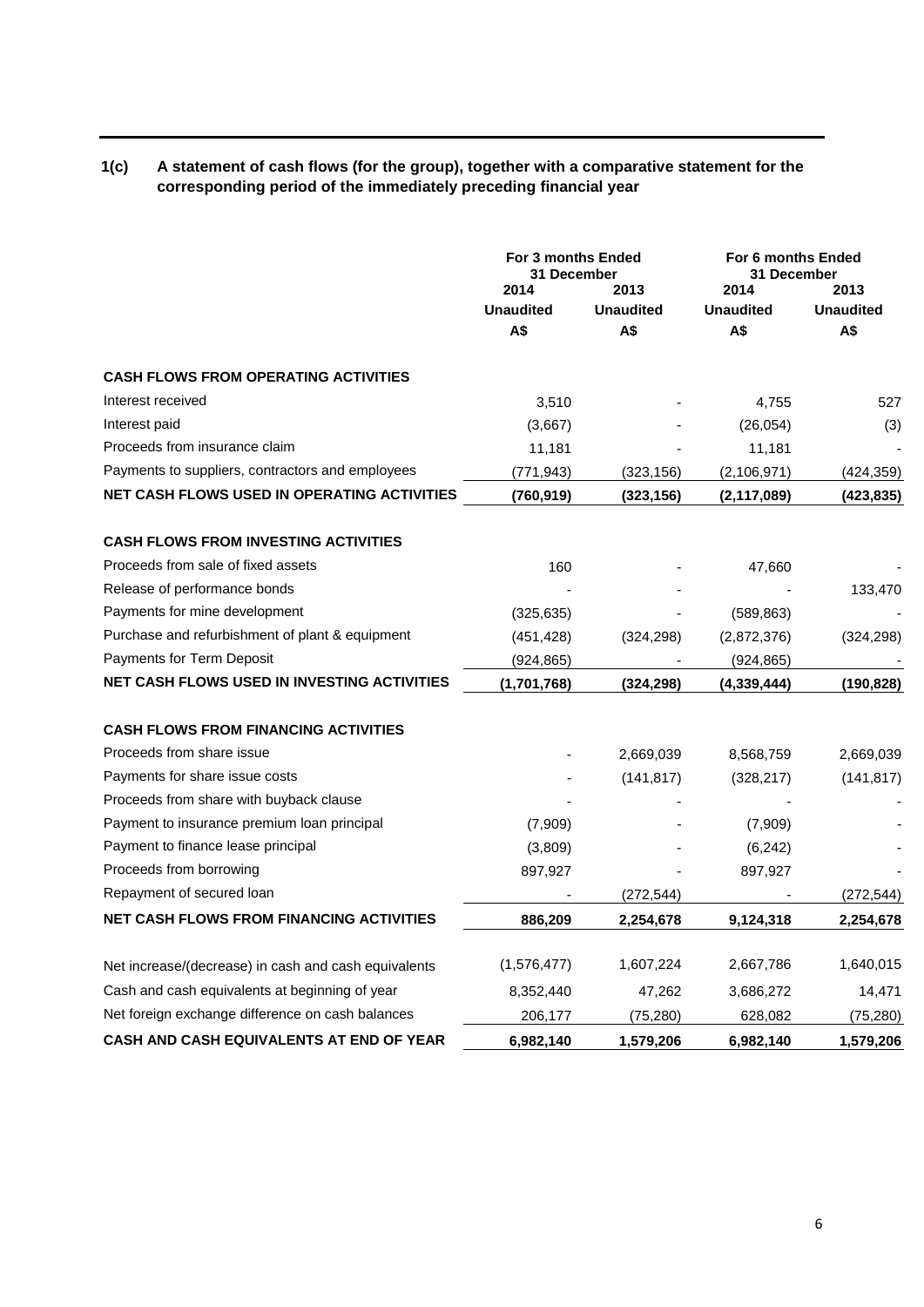**1(d)(i) A statement (for the issuer and group) showing either (i) all changes in equity or (ii) changes in equity other than those arising from capitalisation issues and distributions to shareholders, together with a comparative statement for the corresponding period of the immediately preceding financial year**

|                                                                                                            |                              |                        | <b>Accumulated</b>   |              |
|------------------------------------------------------------------------------------------------------------|------------------------------|------------------------|----------------------|--------------|
|                                                                                                            | <b>Issued Capital</b><br>A\$ | <b>Reserves</b><br>A\$ | <b>Losses</b><br>A\$ | Total<br>A\$ |
| (Unaudited)<br>Balance as at 1 July 2013                                                                   | 13,374,625                   | 676,683                | (2,414,759)          | 11,636,549   |
| Loss for 1Q FY2014 representing total<br>comprehensive loss for the period                                 |                              |                        | (130, 332)           | (130, 332)   |
| Balance as at 30 September 2013 and 1<br>October 2013                                                      | 13,374,625                   | 676,683                | (2,545,091)          | 11,506,217   |
| Loss for 2Q FY2014 representing total<br>comprehensive loss for the period                                 |                              |                        | (461, 467)           | (461, 467)   |
| <b>Equity Transactions:</b>                                                                                |                              |                        |                      |              |
| Issue of share capital                                                                                     | 2,669,039                    |                        |                      | 2,669,039    |
| Transaction costs on shares issued                                                                         | (141, 817)                   |                        |                      | (141, 817)   |
| Balance as at 31 December 2013                                                                             | 15,901,847                   | 676,683                | (3,006,558)          | 13,571,972   |
|                                                                                                            |                              |                        |                      |              |
| (Unaudited)<br>Balance as at 1 July 2014                                                                   | 20,157,971                   | 4,317,728              | (8,710,415)          | 15,765,284   |
| Loss for 1Q FY2015 representing total<br>comprehensive loss for the period                                 |                              |                        | (1,019,458)          | (1,019,458)  |
| <b>Equity Transactions:</b><br>Share based payment reserve                                                 |                              | 20,494                 |                      | 20,494       |
| Issuance of 18,115,943 shares to<br>convertible loan holders pursuant to the<br>conversion                 | 3,566,680                    |                        |                      | 3,566,680    |
| Transfer of PPCF and Lionbridge Group<br>Pte. Ltd. ("Lionbridge") share based<br>payment reserve to shares |                              | (2,556,559)            |                      | (2,556,559)  |
| Issuance of 13,122,261 shares to PPCF<br>and Lionbridge as success fees upon<br>Listing                    | 2,556,559                    |                        |                      | 2,556,559    |
| Issuance of 43,479,000 placement shares<br>pursuant to placement                                           | 8,568,759                    |                        |                      | 8,568,759    |
| Transaction costs on shares issued                                                                         | (838, 703)                   |                        |                      | (838, 703)   |
| Balance as at 30 September 2014 and 1<br>October 2014                                                      | 34,011,266                   | 1,781,663              | (9,729,874)          | 26,063,055   |
| Loss for 2Q FY2014 representing total<br>comprehensive loss for the period                                 |                              |                        | (646, 337)           | (646,337)    |
| Balance as at 31 December 2014                                                                             | 34,011,266                   | 1,781,663              | (10, 376, 211)       | 25,416,718   |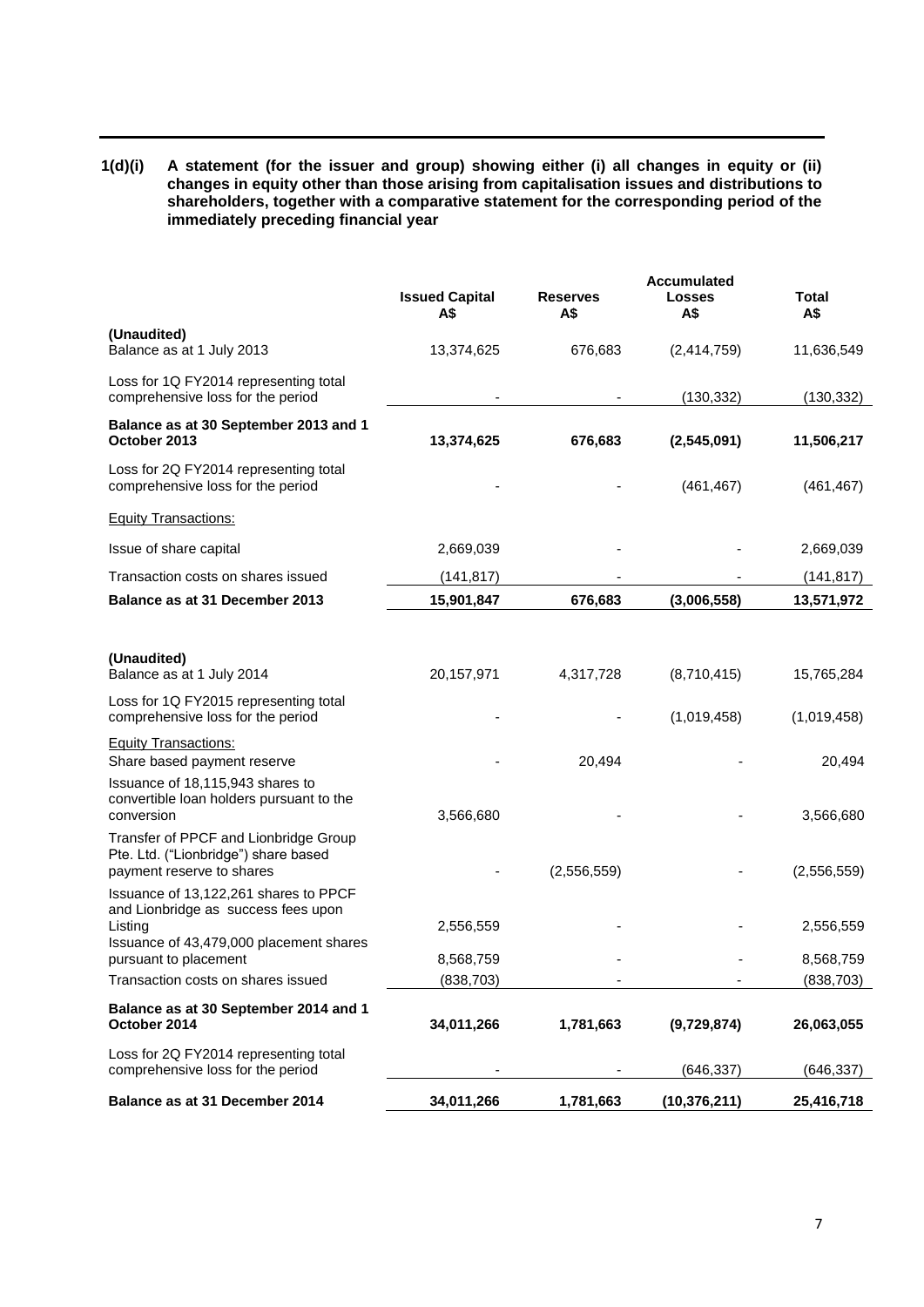**1(d)(ii) Details of any changes in the company's share capital arising from rights issue, bonus issue, share buy-backs, exercise of share options or warrants, conversion of other issues of equity securities, issue of shares for cash or as consideration for acquisition or for any other purpose since the end of the previous period reported on. State also the number of shares that may be issued on conversion of all the outstanding convertibles, as well as the number of shares held as treasury shares, if any, against the total number of issued shares excluding treasury shares of the issuer, as at the end of the current financial period reported on and as at the end of the corresponding period of the immediately preceding financial year.**

|                                             | Number of ordinary<br>shares | <b>Share Capital</b><br>A\$ |
|---------------------------------------------|------------------------------|-----------------------------|
| Closing balance as at 30 September 2014 and |                              |                             |
| Opening balance as at 1 October 2014        | 393.930.427                  | 34,011,266                  |
| Closing balance as at 31 December 2014      | 393.930.427                  | 34,011,266                  |

There was no change in the Company's share capital from 1 October 2014 to 31 December 2014.

There were no outstanding options ("**Options**") as at 31 December 2014 (31 December 2013: 750,000 Options, convertible into 750,000 shares of the Company).

The Company had on 16 June 2014, adopted the Alliance Employee Share Option Scheme ("**Scheme**") and as at 31 December 2014 and as at the date of this announcement, no options has been granted under the Scheme.

Save as disclosed above, there were no other outstanding convertibles as at 31 December 2014 and 31 December 2013.

The Company did not have any treasury shares as at 31 December 2014 and 31 December 2013.

## **1(d)(iii) To show the total number of issued shares excluding treasury shares as at the end of the current financial period and as at the end of the immediately preceding year**

The total number of issued ordinary shares was 393,930,427 as at 31 December 2014 and 319,213,223 as at 30 June 2014.

The Company did not have any treasury shares as at 31 December 2014 and 30 June 2014.

### **1(d)(iv) A statement showing all sales, transfers, disposals, cancellation and/or use of treasury shares as at the end of the current financial period reported on.**

Not applicable. The Company did not have any treasury shares during and as at the end of the current financial period reported on.

## **2. Whether the figures have been audited or reviewed, and in accordance with which auditing standard or practice**

The figures have not been audited or reviewed by the Company's auditors.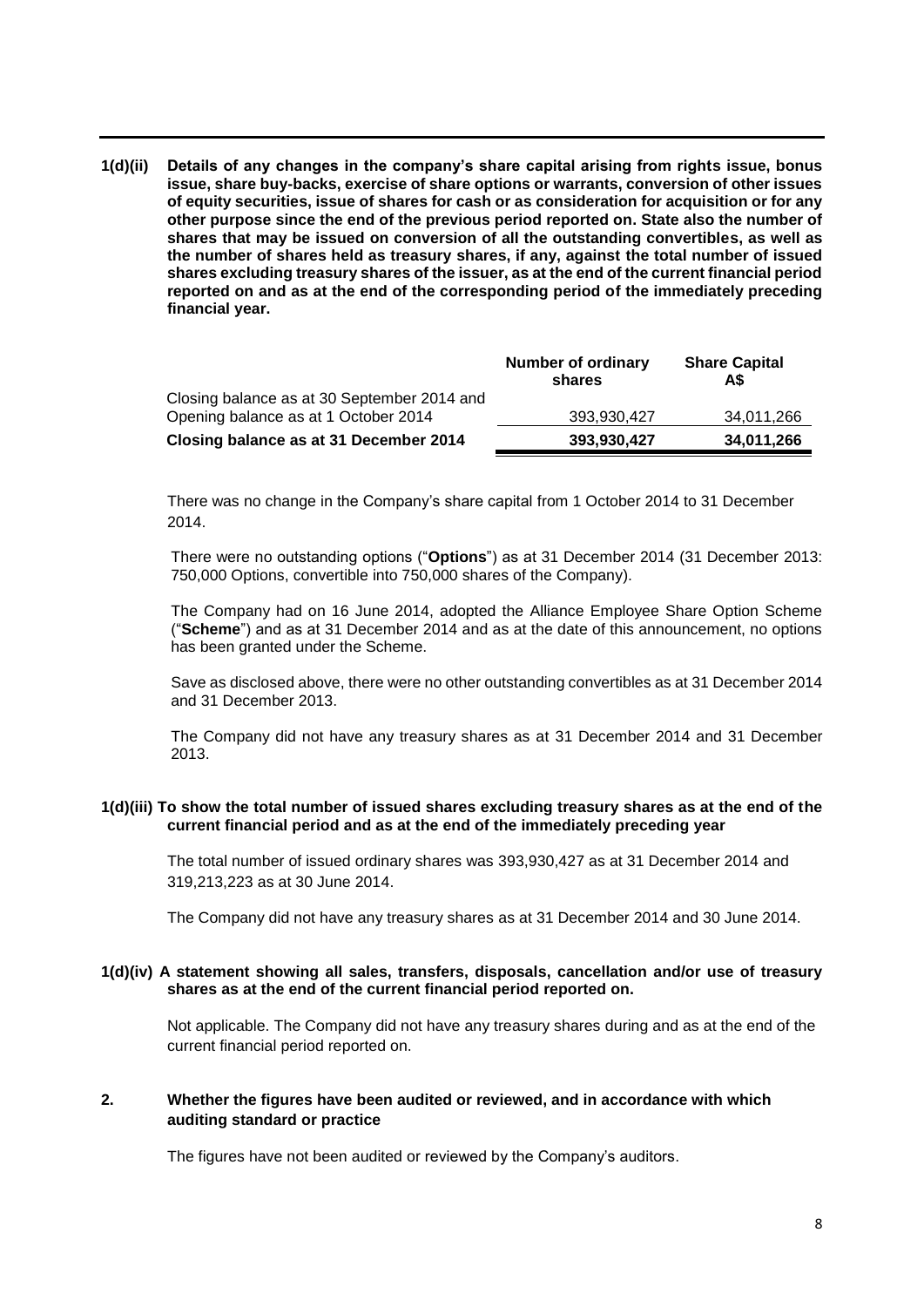## **3. Where the figures have been audited or reviewed, the auditors' report (including any qualifications or emphasis of a matter)**

Not applicable.

### **4. Whether the same accounting policies and methods of computation as in the issuer's most recently audited annual financial statements have been applied**

Except as disclosed in paragraph 5 below, the Company has applied the same accounting policies and methods of computation in the financial statements for the current reporting period as those of the most recently audited financial statements for the financial year ended 30 June 2014.

## **5. If there are any changes in the accounting policies and methods of computation, including any required by an accounting standard, what has changed, as well as the reasons for, and the effect of, the change**

The Company adopted a number of new International Financial Reporting Standards ("IFRS"), amendments to standards and interpretations that are effective for annual periods beginning on or after 1 July 2014. The adoptions of these new standards, amendments to standards and interpretations did not result in any significant impact on the financial statements of the Company for the current financial period reported on.

## **6. Earnings per ordinary share of the group for the current period reported on and the corresponding period of the immediately preceding financial year, after deducting any provision for preference dividends**

|                                                                                                                     | 3 months ended<br>31 December |                     |
|---------------------------------------------------------------------------------------------------------------------|-------------------------------|---------------------|
|                                                                                                                     | 2014<br>(Unaudited)           | 2013<br>(Unaudited) |
| Basic and diluted loss per share (AU cents)                                                                         | $(0.2)$ <sup>(1)</sup>        | $(0.2)^{(2)}$       |
| Loss for the period attributable to owners of the Company (A\$)                                                     | (646, 337)                    | (461,467)           |
| Number of weighted ordinary shares used in calculating basic<br>and diluted loss per share for the financial period | 393,930,427                   | 245,000,000         |

Notes:

- (1) The basic and diluted loss per share for the 3 months financial period ended 31 December 2014 were the same as there were no potentially dilutive ordinary shares in issue as at 31 December 2014.
- (2) For comparison and illustrative purposes, the basic and diluted loss per share for the 3 months financial period ended 31 December 2013 ("**2Q FY2014**") is calculated based on the loss attributable to owners of the Company for 2Q FY2014 and the ordinary shares of 245,000,000, assuming that the share split of 1 to 7 had taken place at the beginning of 2Q FY2014.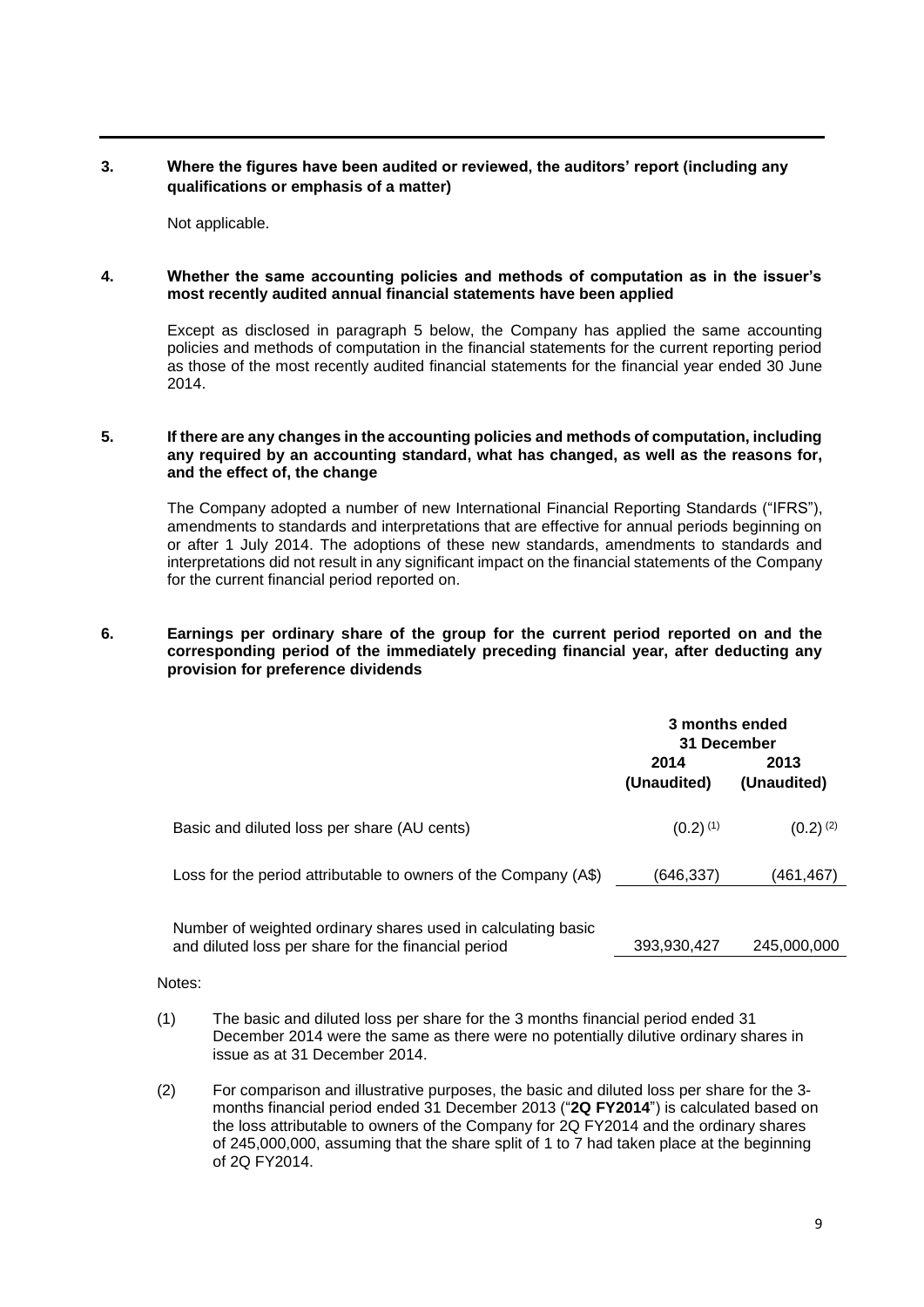**7. Net asset value (for the issuer and group) per ordinary share based on the total number of issued shares excluding treasury shares of the issuer at the end of the:**

- **(a) current financial period reported on; and**
- **(b) immediately preceding financial year.**

|                                                           | As at       |             |  |
|-----------------------------------------------------------|-------------|-------------|--|
|                                                           | 31 December | 30 June     |  |
|                                                           | 2014        | 2014        |  |
|                                                           | (Unaudited) | (Audited)   |  |
| Net asset value per ordinary share based on               |             |             |  |
| issued share capital (AU cents)                           | 6.5         | 4.9         |  |
| Net asset value as at the end of the respective financial |             |             |  |
| years (A\$)                                               | 25,416,718  | 15,765,284  |  |
| Number of ordinary shares as at the end of the respective |             |             |  |
| financial years                                           | 393,930,427 | 319,213,223 |  |

- **8. A review of the performance of the group, to the extent necessary for a reasonable understanding of the group's business. The review must discuss:-**
	- **(a) any significant factors that affected the turnover, costs, and earnings of the group for the current financial period reported on, including (where applicable) seasonal or cyclical factors; and**
	- **(b) any material factors that affected the cash flow, working capital, assets or liabilities of the group during the current financial period reported on**

**3 months ended 31 December 2014 ("2Q FY2015") vs. 3 months ended 31 December 2013 ("2Q FY2014")**

### **Review of the Income Statement**

#### Revenue

There was no revenue in 2Q FY2015 and 2Q FY2014 as we had not commenced the production and sale of Tantalite concentrate.

#### Interest income

Interest income of A\$3,510 in 2Q FY2015 (2Q FY2014: Nil) is mainly due to an increase in cash at bank.

### Other Income

Other income A\$11,181 in 2Q FY2015 (2Q FY2014: Nil) is due to the proceeds from insurance claims received in relation to the loss of machinery.

#### Gain on foreign exchange

The gain on foreign exchange increased by A\$284,527 or 350.8% from a loss on foreign exchange of A\$81,114 in 2Q FY2014 to a gain on foreign exchange of A\$203,413 in 2Q FY2015 is mainly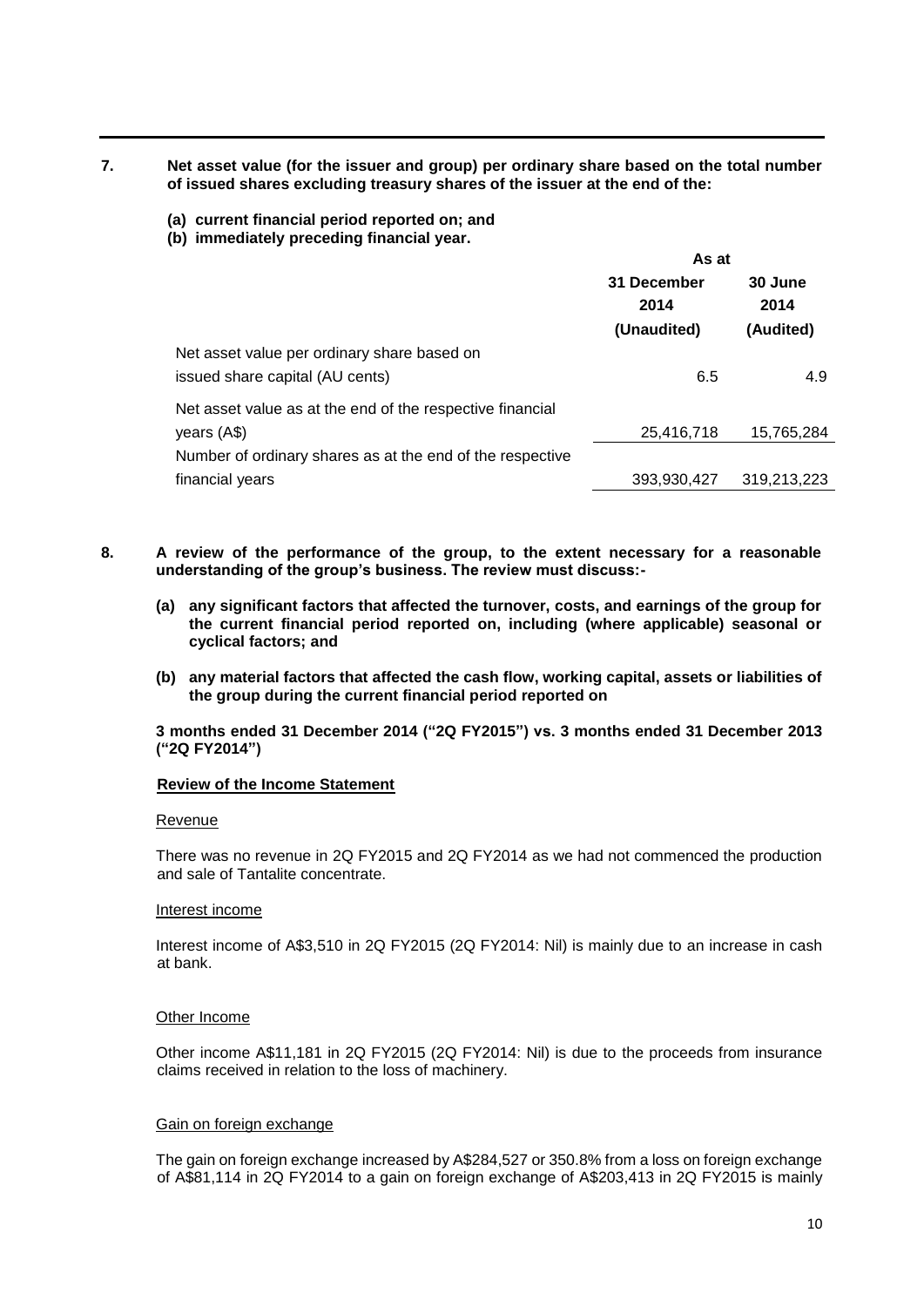due to the increase in Singapore dollar cash balances in banks and the appreciation of Singapore dollar against Australian dollar in 2Q FY2015.

#### Gain / Loss on disposal of fixed assets

The gain on disposal of fixed assets of A\$160 in 2Q FY2015 (2Q FY2014: Nil) is due to the sale of scrap metal in 2Q FY2015.

#### Accounting and audit expenses

Accounting and audit expenses decreased by A\$7,187 or 10.5% from A\$68,300 in 2Q FY2014 to A\$61,113 in 2Q FY2015 mainly due to fewer senior accounting consultants engaged by the Company in 2Q FY2015. Senior accounting consultants were previously engaged by the Company in 2QFY2014 in preparation for the Company's Listing.

#### Consultants and contractors fees

Consultants and contractors fees decreased by A\$11,261 or 14.6% from A\$77,358 in 2Q FY2014 to A\$66,097 in 2Q FY2015 mainly due to the Company taking onboard previously engaged consultants to the Company as full time employees.

#### Directors' fees

Directors' fees of A\$24,185 in 2Q FY2015 (2Q FY2014: Nil) is due to the appointment of more directors in relation to the Company's Listing.

### Tenement expenses

Tenement expenses increased by A\$5,918 from A\$5,794 in 2Q FY2014 to A\$11,712 in 2Q FY2015 due to the increase in engineering, geological and environmental work performed on the mining Tenements in preparation for trial mining and processing of Tantalite concentrate.

#### Bald Hill Project expenses

Bald Hill Project expenses increased by A\$218,723 from A\$17,529 in 2Q FY2014 to A\$236,252 in 2Q FY2015 due to the increase in activities at Bald Hill mine site in preparation for trial mining and processing of Tantalite concentrate, in particular an increase in camp facilities running costs, employees' food expenses and other miscellaneous overhead expenses.

#### Listing expenses

Listing expenses of A\$36,449 in 2Q FY2015 relates to the expenses incurred in relation to the Company's Listing.

#### Administrative expenses

Administrative expenses increased by A\$84,881 from A\$58,330 in 2Q FY2014 to A\$143,211 in 2Q FY2015 mainly due to an increase in insurance and travelling expenses, head office overhead costs and other fees and charges incurred pursuant to the Company's Listing. In addition, there is a depreciation expense of A\$9,116 in 2Q FY2015 (2Q FY2014: Nil).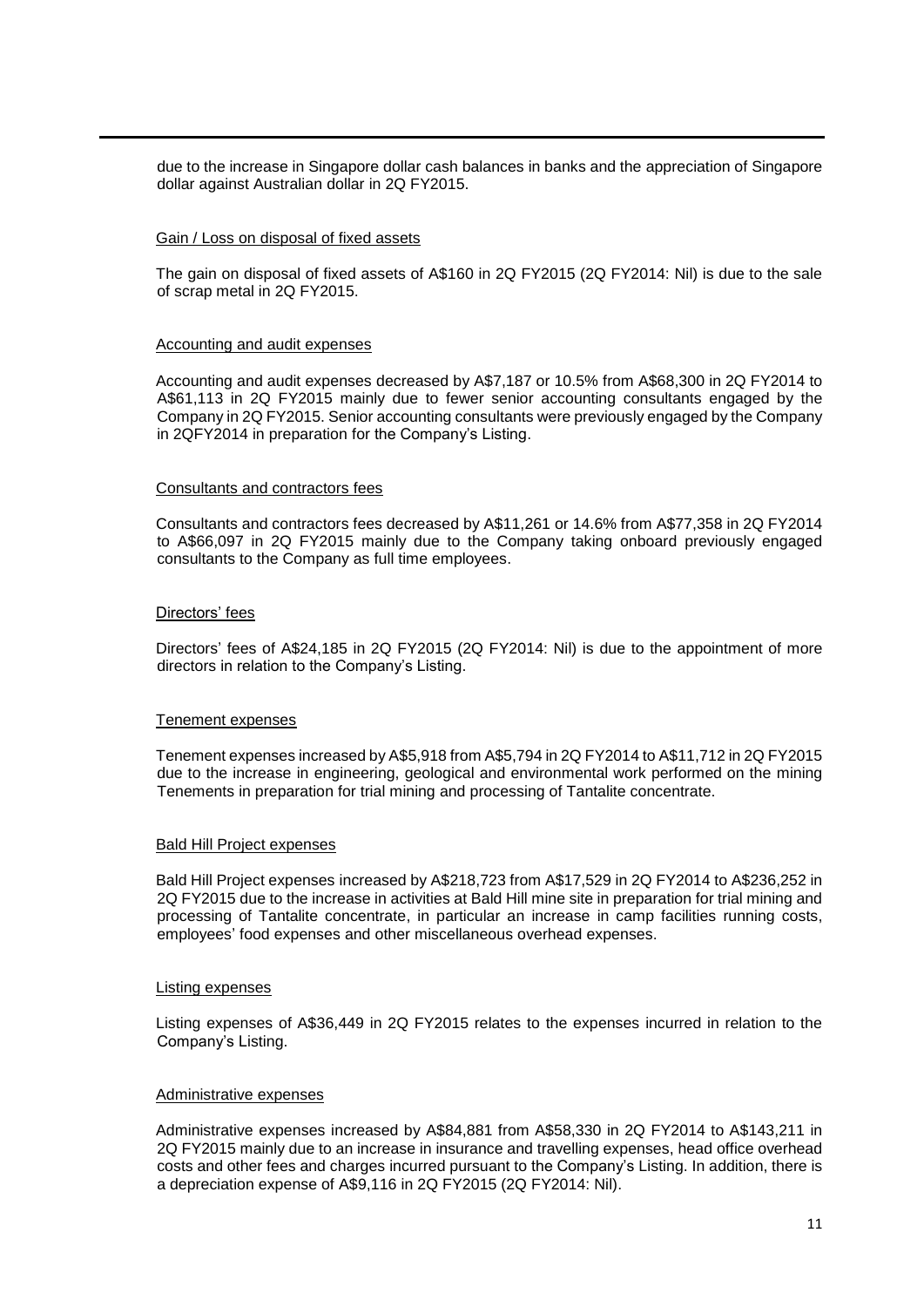#### Employee salaries and other benefits

Employee salaries and other benefits of A\$144,932 in 2Q FY2015 (2Q FY2014: Nil) is due to the payment of salaries and on-costs for taking onboard full time employees who were previously engaged as consultants to the Company.

#### Borrowing costs

Borrowing costs increased by A\$120,679 from A\$19,971 in 2Q FY2014 to A\$140,650 in 2Q FY2015 mainly due to the notional interest on the amount owing to Living Waters Mining of A\$136,986.

The aforementioned notional interest expense arises from the Company's financial liabilities held at amortised cost whereby the initial carrying value of the liability is accreted to its principal amount over the life of the loan. This accretion is recognised as a borrowing cost.

#### Loss before income tax

In view of the foregoing, loss before taxation increased by A\$184,870 or 40.1% from A\$461,467 in 2Q FY2014 to A\$646,337 in 2Q FY2015.

### **Review of the Financial Position of the Group**

#### Non-current assets

As at 31 December 2014, our non-current assets of A\$24,125,581 accounted for 77.2% of our total assets. Our non-current assets comprised of other receivables, exploration and evaluation expenditure, mine development and property, plant and equipment.

Other receivables of A\$957,872 representing 4.0% of our total non-current assets. It comprised of the security rental bond of A\$3,958 for the Boulder property to place our second beneficiation plant and the SGD Term Deposit of A\$953,914 as security for our SGD Bank Loan.

Exploration and evaluation expenditure of A\$427,407 representing 1.8% of our total non-current assets relates to the acquisition cost for the Tenements and surrounding Tenements that are prospective for similar minerals of the Bald Hill Project.

Mine development of A\$9,627,051 representing 39.9% of our total non-current assets, comprised of the reclassification amount from exploration and evaluation expenditure of A\$8,882,593 which were transferred in the financial year ended 30 June 2014 and a total of A\$744,458 of further capitalisation of direct and indirect site costs in accordance with IAS 16: Property, Plant & Equipment.

Property, plant and equipment amounting to A\$13,113,251 representing 54.4% of our total noncurrent assets, comprises of the processing plant, mining equipment, site accommodation facilities, office premises, office furniture & fittings, motor vehicles and other minor assets.

The increase in property, plant and equipment of A\$2,855,970 or 27.8% from A\$10,257,281 as at 30 June 2014 is pursuant to the purchase of Tantalum Mine Plant & Equipment of A\$919,856, employee mine camp of \$1,086,827, office premises of A\$795,885, office furniture & fitting of A\$8,192, two light vehicles of A\$66,293 which are under finance lease and office computer equipment of A\$41,062. These were partially offset by accumulated depreciation of A\$13,241 and the disposal of a cone crusher of A\$48,904.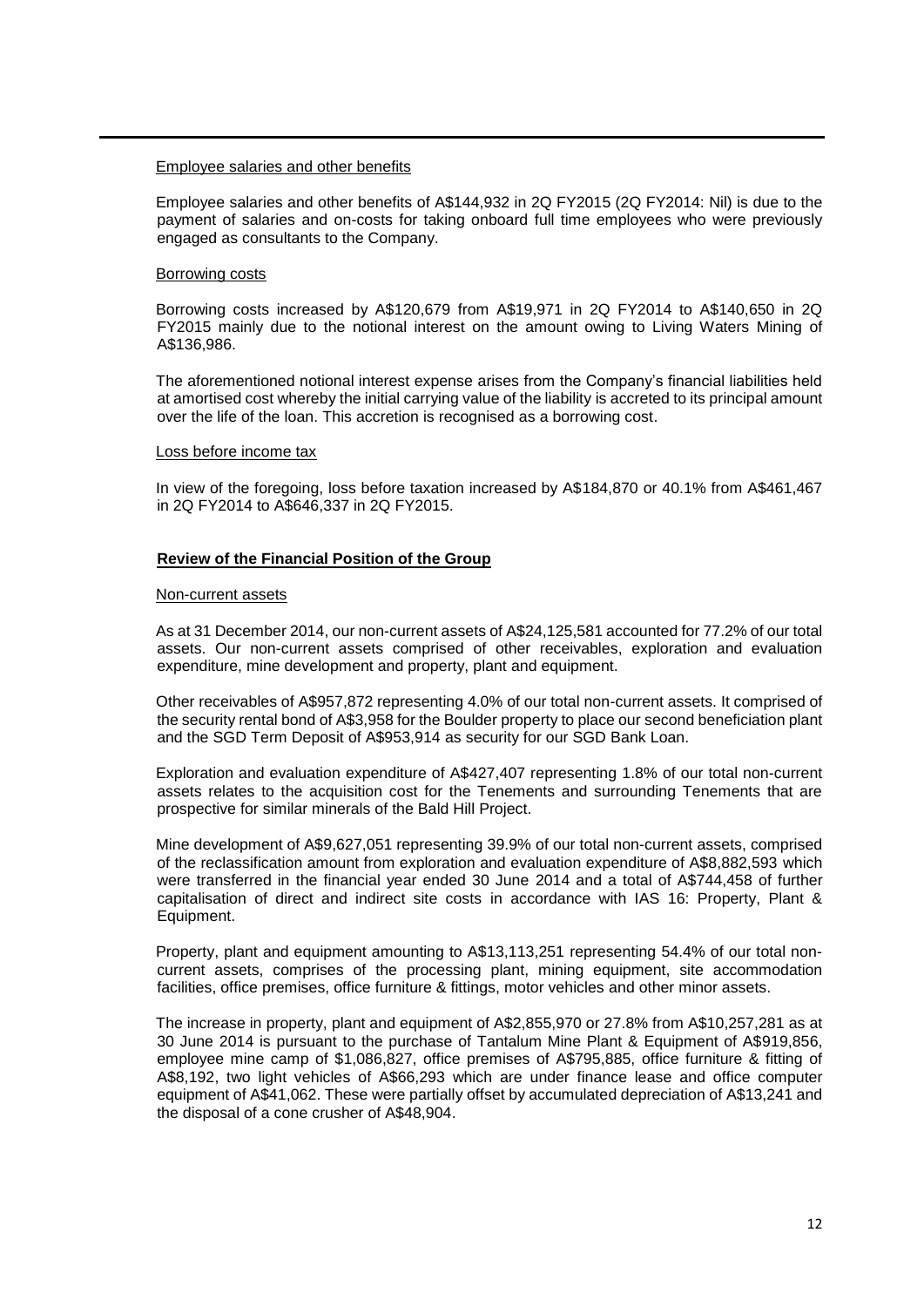### Current assets

As at 31 December 2014, our current assets of A\$7,134,771, represents 22.8% of our total assets. Our current assets as at 31 December 2014 consist of cash and cash equivalents, other receivables and prepayments.

Other receivables of A\$125,698, representing 1.8% of our total current assets comprise mainly of Goods and Services Tax receivables of A\$125,208.

There were no other current assets as at 31 December 2014 as the amount of A\$510,486 as at 30 June 2014, being deferred Listing expenses, has been transferred to equity as share issue costs upon the Company's Listing in July 2014.

The increase in prepayments of A\$26,933 was due to insurance premium incurred for workers' compensation, motor vehicles, corporate travel and general liabilities insurances.

Cash and cash equivalents of A\$6,982,140 represents 97.9% of total current assets. The increase in cash and cash equivalents of A\$3,295,868 from A\$3,686,272 as at 30 June 2014 is mainly due to the proceeds from the issue of placement shares of A\$8,568,759, offset by payments to suppliers and employees of A\$2,106,971.

## Non-current liabilities

As at 31 December 2014, our non-current liabilities of A\$5,029,968 represented 86.1% of our total liabilities. Our non-current liabilities relates to the provision for rehabilitation required at the Bald Hill Tantalite Mine, interest bearing loans and borrowings as well as trade and other payables.

Provision for rehabilitation of A\$600,000, representing 11.9% of our total non-current liabilities, represents management's best estimate as at balance sheet date to rehabilitate the existing Bald Hill tantalum mine site.

Interest bearing loans and borrowing of A\$986,059, representing 19.6% of our total non-current liabilities, comprised the SGD Bank Loan of A\$926,130 which is secured against the SGD Term Deposit and the finance lease liabilities of A\$59,929 which are secured on the Company's motor vehicles. The increase in interest bearing loans and borrowing of A\$957,069 from A\$28,990 as at 30 June 2014 is due to the purchase of two new motor vehicles during 1Q FY2015 and obtaining the SGD Bank Loan for the purchase of our head office premises in Osborne Park, Perth, Australia.

Trade and other payables being amount due to controlling entity, Living Waters Mining of A\$3,443,909, represented 68.5% of our total non-current liabilities. This is in relation to the A\$4,000,000 due to Living Waters Mining under the Sale of Business Agreement ("Cash Component"), discounted by A\$849,419 to its fair value pursuant to the supplemental deed on 18 June 2014 entered into between Living Waters Mining and the Company. Pursuant thereto, the Cash Component (previously payable on demand) is to be paid only after 18 months commencing from the date of the Listing ("Minimum Non-Payment Period"). Under IAS 39, the financial liability has initially been recognised at fair value and then at amortised costs. On the initial recognition at fair value, A\$849,419 has been recognised as parent equity contribution. As at 30 June 2014, the carrying amount was A\$3,169,938. The accumulated amortisation discount recognised was A\$273,970 and hence the carrying amount as at 31 December 2014 was A\$3,443,909.

### Current liabilities

As at 31 December 2014, our current liabilities of A\$813,666, representing 13.9% of our total liabilities comprised trade and other payables, employee benefit liabilities and interest bearing loans and borrowings.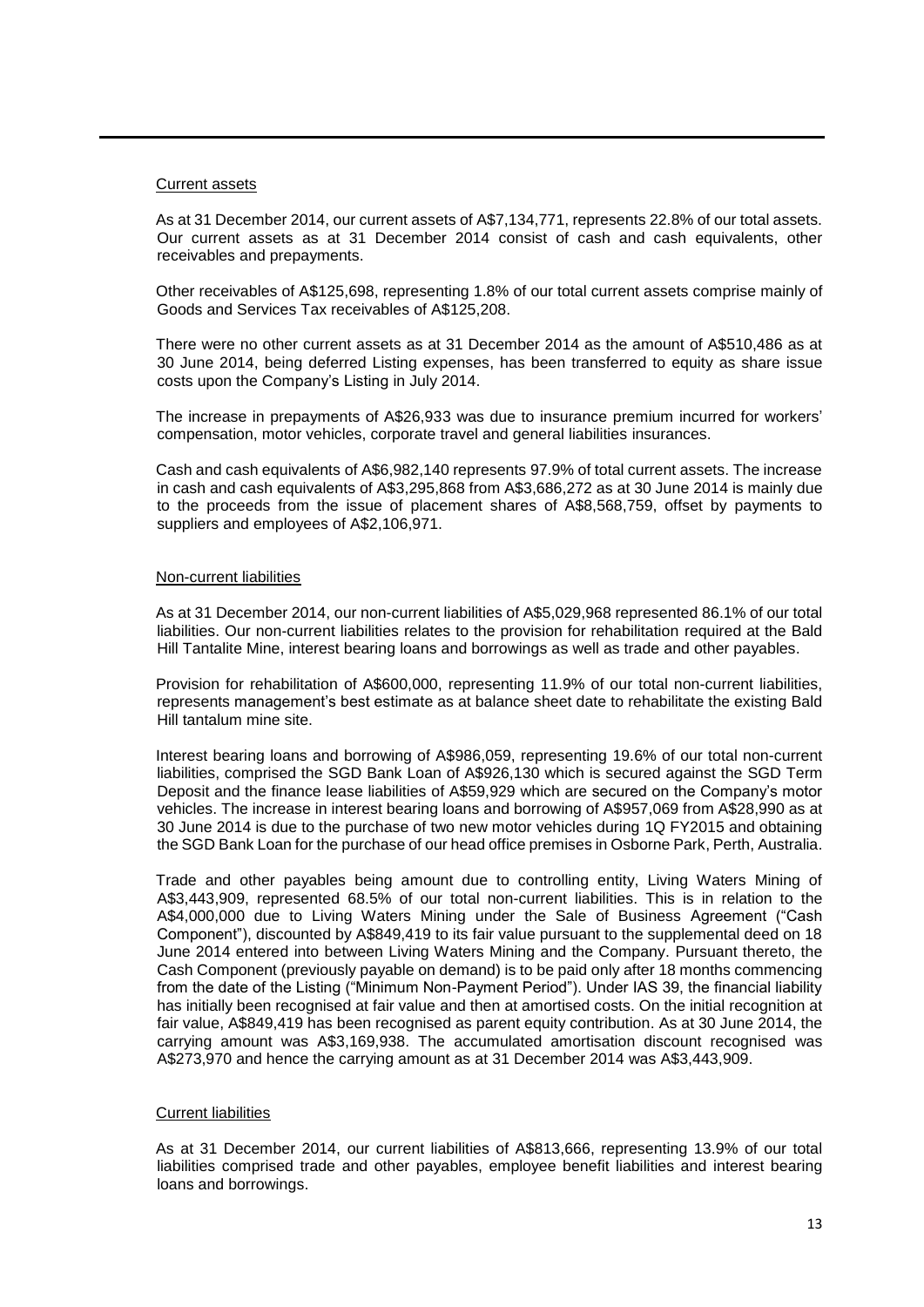Trade and other payables of A\$653,760, represented 80.3% of our total current liabilities. The decrease in trade and other payables by A\$831,302 from A\$1,485,061 as at 30 June 2014 is mainly attributable to improved payment cycle.

Employee benefit liabilities of A\$112,483, representing 13.8% of our total current liabilities. The increase in employee benefit liabilities by A\$112,483 (30 June 2014: nil) is due to taking on board full time employees who were previously engaged as consultants to the Company.

Interest bearing loans and borrowings, representing A\$47,423 or 5.8% of our total current liabilities comprised finance lease liabilities A\$15,788 and insurance premium loan of A\$31,635. The decrease of A\$3,204,323 from A\$3,251,746 as at 30 June 2014 is mainly due to the conversion of the entire amount of the convertible loan outstanding to each convertible loan holder into fully paid ordinary Shares on 7 July 2014.

### Shareholders' equity

As at 31 December 2014, our Shareholders' equity amounted to A\$25,416,718 comprising A\$34,011,266 of issued share capital, A\$1,104,979 of parent equity contribution, A\$676,683 of executive option reserve and A\$10,376,211 of accumulated losses.

#### **Review of the Cash Flow Statement of the Group**

In 2Q FY2015, we recorded a net cash outflow from operating activities of A\$760,919 which comprised payments made to suppliers and employees of A\$771,943 mainly due to increase in activities at Bald Hill mine site in preparation for trial mining and processing of Tantalite concentrate, interests paid mainly for finance lease of A\$1,094, SGD Bank Loan of \$1,999 and insurance premium loan of A\$545. These are offset by interest received from bank deposits of A\$3,510 and proceeds from insurance claims for loss of machinery of \$11,181.

Net cash outflow from investing activities amounted to A\$1,701,768, which was attributable to purchase and refurbishment plant & equipment of A\$451,428, payments for mine development of A\$325,635 and placement of the SGD Term Deposit to secure the SGD Bank Loan, offset by receipt of funds from sale of scrap metal of A\$160.

Net cash inflow from financing activities amounted to A\$886,209 which were as a result of proceeds from obtaining the SGD Bank Loan to purchase our head office premises, offset by repayment of hire purchase of A\$3,809 and insurance premium loan of A\$7,909.

As at 31 December 2014, our cash and cash equivalents amounted to A\$6,982,140.

## **9. Where a forecast, or a prospect statement, has been previously disclosed to shareholders, any variance between it and the actual results**

The Company had, in page 140 of the Offer Document, stated that "*We are currently in the final stages of refurbishing our Bald Hill Treatment Plant. Work has progressed both in line with project milestones and our budget. In the second half of 2014, we expect to begin test production ahead of full production in preparation for the commissioning of our Bald Hill Treatment Plant in the second half of the year*" and in page 142 of the Offer Document stated that "*The Bald Hill Project is in the process of being refurbished and our Company plans to commence trial mining and processing of Tantalite concentrate at the Bald Hill Tantalite Mine site in the second half of 2014. The processing capacity is expected to be 350,000t to 400,000tpa of Ore. Production and sale of Tantalite concentrate is expected to commence in FY2015. As such, our Company is not expected to generate any revenue arising from the sale of Tantalite concentrate in FY2014*."

As mentioned in the announcement dated 16 October 2014, pre-commission testing of the processing plant has already been successfully completed. The Company also had on 23 October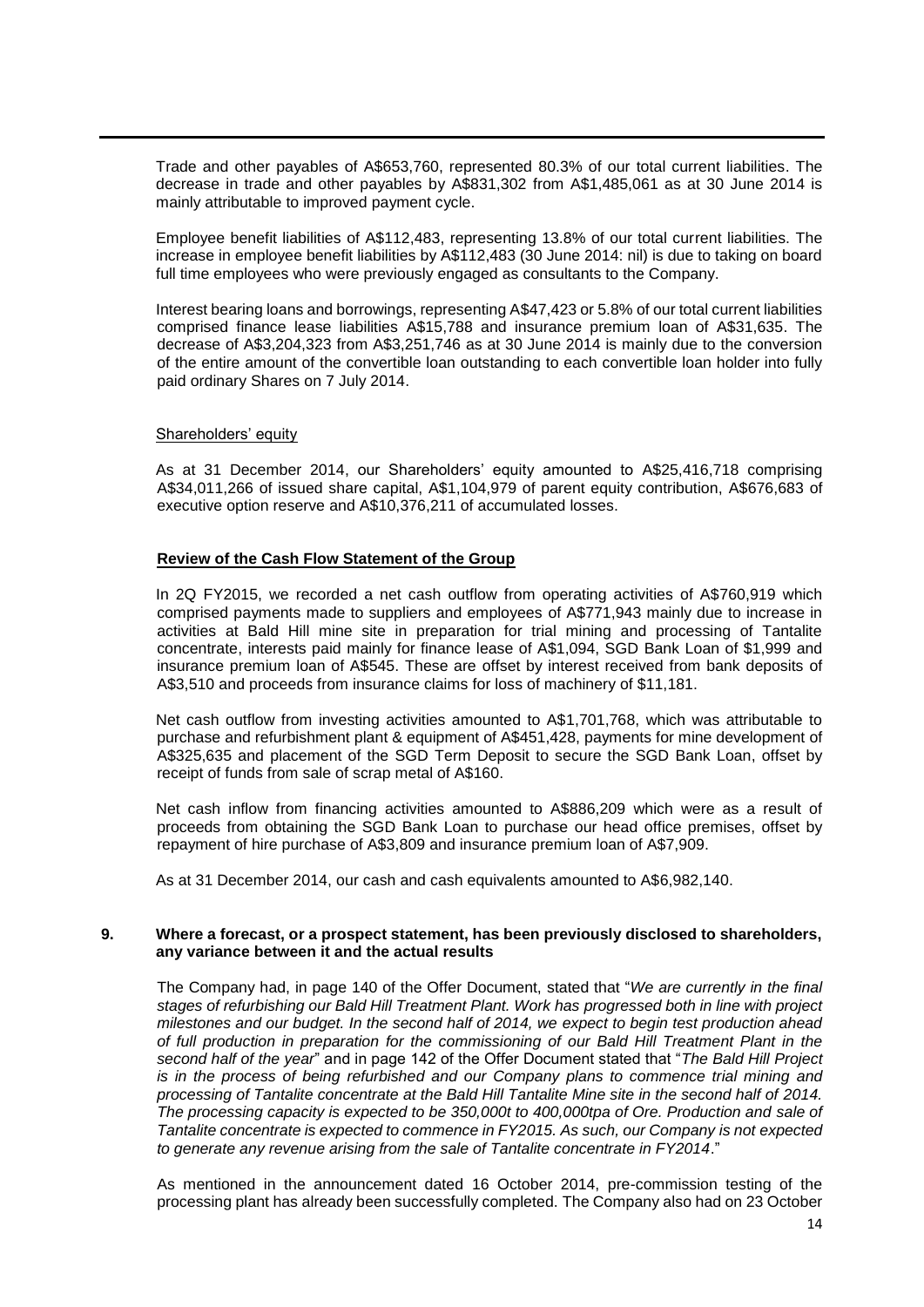2014, announced that it has received approval for its Mining Proposal to commence mining operations at its Bald Hill Tantalite Project from The Department of Mines and Petroleum of Western Australia. The Company also had on 4 February 2015, announced that it had commenced trial mining, production and treatment operations at Boreline Pit and the reason for the delay from the initial timeframe of the second half of 2014 was due to the delay in obtaining licensing approvals.

Please refer to the Offer Document for more details on the aforementioned prospect statements, the announcements made by the Company dated 16 October 2014, 23 October 2014 and 4 February 2015 in relation to the update on the Bald Hill Tantalum mine site, the Company obtaining Mining Approval for the Bald Hill Tantalite Project and the commencement of trial mining, respectively.

Save as disclosed, the Company did not issue any other prospect statement.

### **10. A commentary at the date of the announcement of the significant trends and competitive conditions of the industry in which the group operates and any known factors or events that may affect the group in the next reporting period and the next 12 months.**

The Bald Hill Tantalite Project has reached an exciting milestone in the preparation of the mine site towards commercial operations. Following the recent receipt of approval from the Australia's Department of Environment Regulation (DER) for the operating license for the on-site processing plant and the approval of the project management plan from the Department of Mining, the Company has commenced its initial phase of works at the Bald Hill Mine. This phase includes the trial mining of free-dig material within the Boreline Pit and ramping up works to provide ore for the Company's processing plant. To support the plan, the Company will also re-commission the Tailings Storage Facility and the existing power generator.

The Company also has finalised the technical and economic studies for Boreline to support the decision to commence the initial phase of works at the Bald Hill Mine.

In January 2015, we received a long awaited visit from our distributor Mitsubishi Corporation RtM Japan Ltd. ("Mitsubishi") to inspect the progress of the refurbishment of the Primary Processing Plant at the Bald Hill Mine Site and the Secondary Beneficiation Plant at Boulder. A sample concentrate will be prepared from our ore, to be sent to Japan for analysis and verification purposes in anticipation of receiving commercial quantities in the near future in accordance with the off-take agreement with Mitsubishi.

## **11. If a decision regarding dividend has been made:-**

## **(a) Whether an interim (final) ordinary dividend has been declared (recommended); and**

No dividend has been declared for 2Q FY2015.

**(b)(i) Amount per share (cents)**

Not applicable.

### **(b)(ii) Previous corresponding period (cents)**

None.

**(c) Whether the dividend is before tax, net of tax or tax exempt. If before tax or net of tax, state the tax rate and the country where the dividend is derived. (If the dividend is not taxable in the hands of the shareholders, this must be stated).**

Not applicable.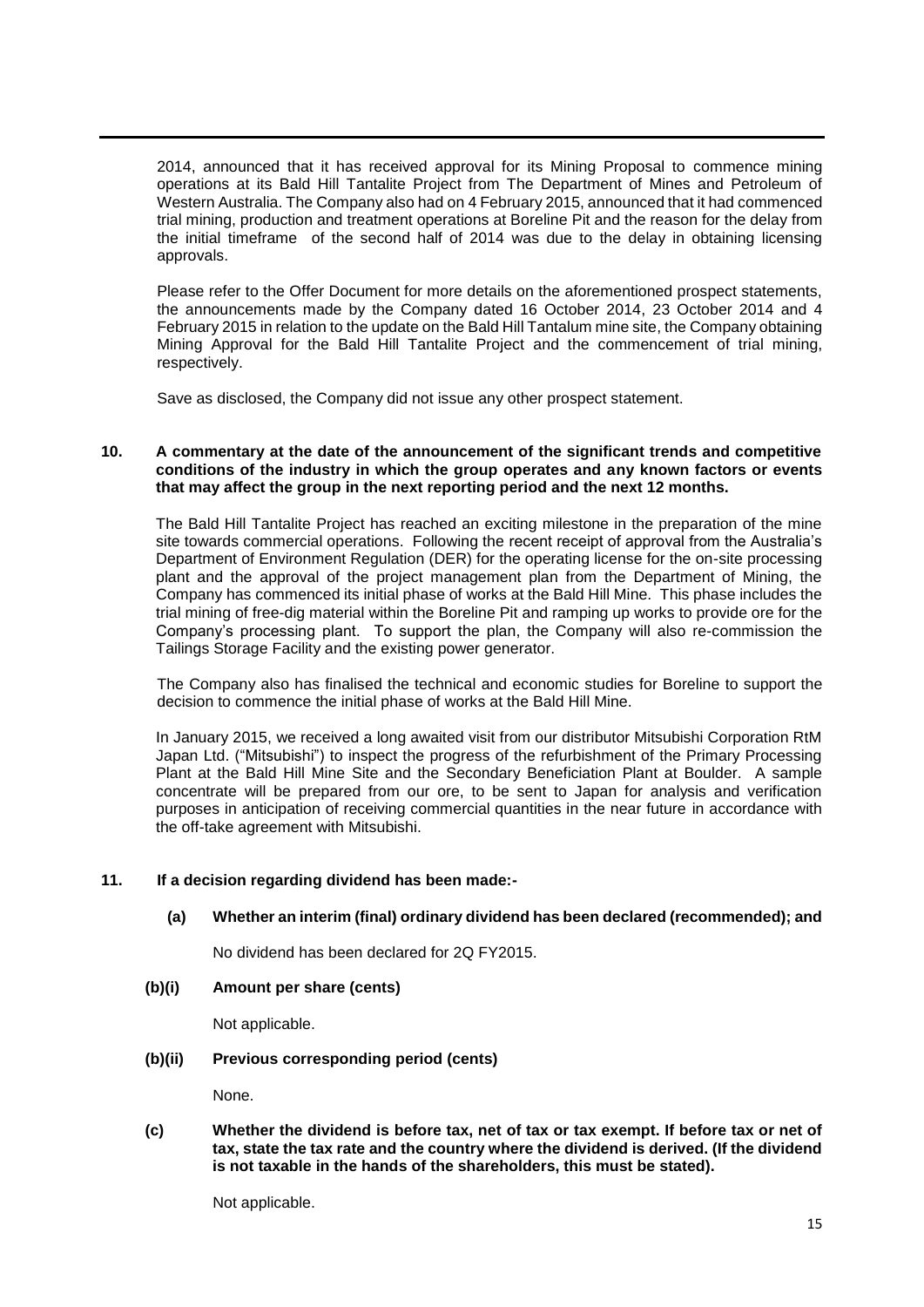## **(d) The date the dividend is payable.**

Not applicable.

## **(e) Book closure date**

Not applicable.

## **12. If no dividend has been declared/recommended, a statement to that effect**

No dividend has been declared or recommended for 2Q FY2015.

### **13. If the group has obtained a general mandate from shareholders for interested person transactions ("IPT"), the aggregate value of such transactions as required under Rule 920(1)(a)(ii). If no IPT mandate has been obtained, a statement to that effect.**

The Company does not have a general mandate for recurrent interested person transactions. Other than the interested person transactions as disclosed on pages 171 to 173 of the Company's Offer Document, there were no new interested person transactions which were more than S\$100,000 entered into during the financial period reported on.

## **14. Use of IPO proceeds**

Subsequent to FY2014, the Company completed its IPO and raised gross proceeds of S\$10 million ("IPO Proceeds"). As at the date of this announcement, the IPO Proceeds have been utilised as follows:

| Use of Proceeds                | <b>Amount</b><br><b>Allocated</b><br>(S\$'000) | Amount<br><b>Utilised</b><br>(S\$'000) | Amount<br><b>Unutilised</b><br>(S\$'000) |
|--------------------------------|------------------------------------------------|----------------------------------------|------------------------------------------|
| Exploration and drilling       | 1,200                                          | 107                                    | 1.093                                    |
| Internal scoping study         | 500                                            |                                        | 500                                      |
| Development of mining deposits | 500                                            | 21                                     | 479                                      |
| Working capital (1)            | 5,511                                          | 603                                    | 4,908                                    |
| Listing expenses               | 2,289                                          | 2,289                                  | ۰                                        |
| Total                          | 10,000                                         | 3,020                                  | 6,980                                    |

Note:

(i) The amount of working capital was used for minesite production ramp up at the Bald Hill Tantalite Mine and for the increase in raw materials, manpower and engagement of mining consultants leading up to commencement of production of the Bald Hill Project.

## **ADDITIONAL DISCLOSURE REQUIRED FOR MINERAL, OIL AND GAS COMPANIES**

## **15a. Rule 705 (6)(a) of the Catalist Listing Manual**

## **i. Use of funds/cash for the quarter:-**

For the quarter ended 31 December 2014 ("**2Q FY2015**"), funds / cash were mainly used for the following activities:-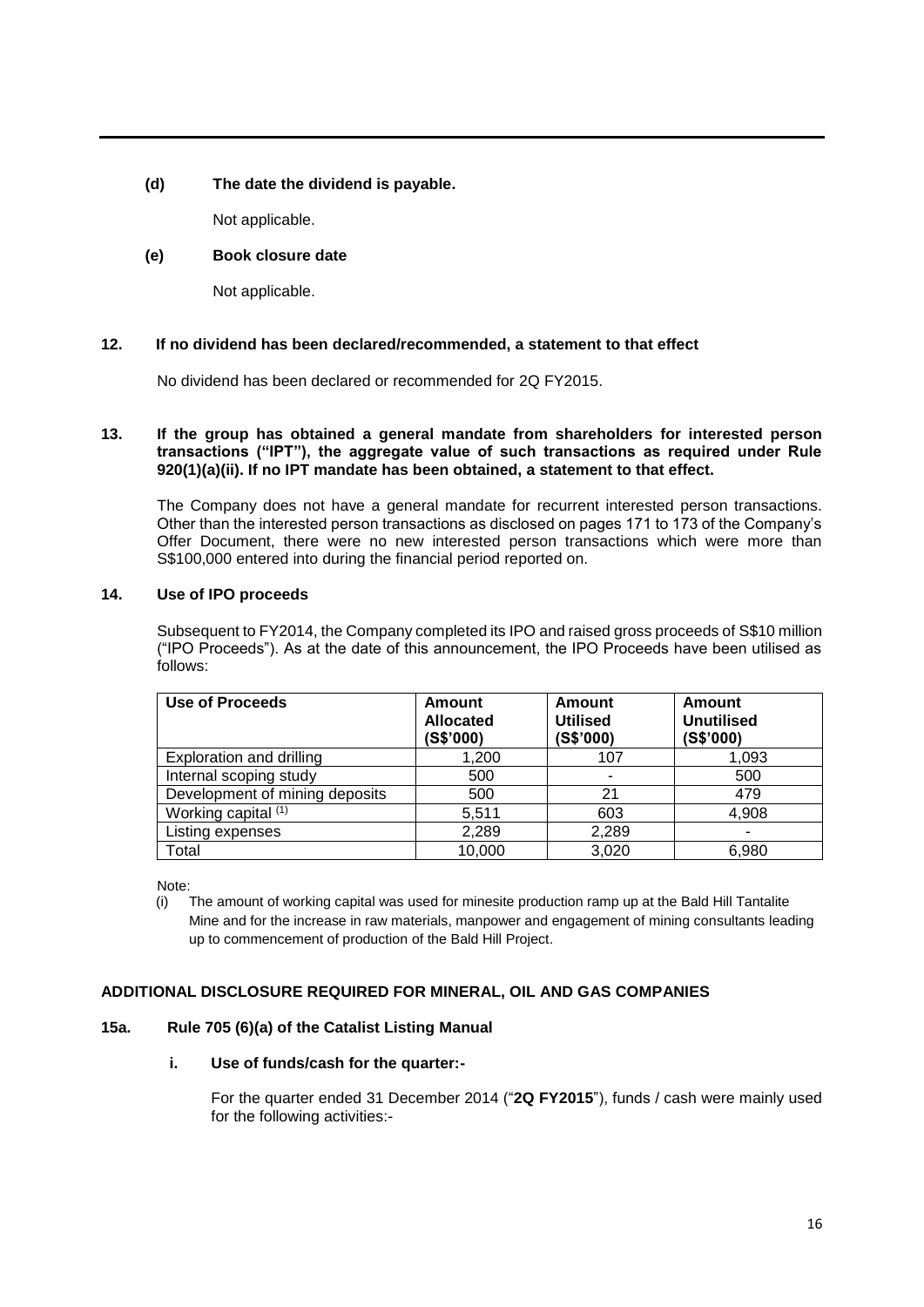| <b>Purpose</b>                          | Amount<br>(A\$)<br><b>Projected Usage</b> | Amount<br>(4\$)<br><b>Actual Usage</b> |
|-----------------------------------------|-------------------------------------------|----------------------------------------|
| Purchase of property, plant & equipment | 975,000                                   | 451,428                                |
| Working capital (i)                     | 1,581,018                                 | 458,546                                |
| Corporate administrative expenses       | 601,243                                   | 513,660                                |
| <b>Exploration and Drilling</b>         | 180,000                                   | 99,400                                 |
| Mine development costs                  | 363,776                                   | 325,635                                |
| Total                                   | 3,701,037                                 | 1,948,515                              |

Note:

(i) The amount of working capital is intended to be used for minesite production ramp up at the Bald Hill Tantalite Mine and for the increase in raw materials, manpower and engagement of mining contractors leading up to commencement of production of the Bald Hill Project.

## **Explanation for the variances:**

Lower purchase of property, plant and equipment is mainly due to the delay in reinstating the tailings storage facility, delivery of the vertical shaft impactor and the purchase of the mobile equipment for the mine site.

Lower expenditure for working capital, exploration and drilling and mine development costs are mainly due to the delay in obtaining all necessary license approvals required for earthwork, trial mining and processing of Tantalite concentrate and also unavailability of labour due to the year end holiday season.

Lower corporate administration expenses are mainly due to the capitalisation of site employees' costs to assets as mine development and processing plant in accordance with IAS 16: Property, Plant & Equipment.

### **ii. Projection on the use of funds/cash for the next immediate quarter, including principal assumptions:-**

For the next immediate quarter (financial period from 1 January 2015 to 31 March 2015 ("**3Q FY2015**")), the Company's use of funds/cash for development activities are expected to be as follows:-

| <b>Purpose</b>                          | Amount<br>(AS) |
|-----------------------------------------|----------------|
| Purchase of property, plant & equipment | 1,234,370      |
| Working capital (i)                     | 1,506,469      |
| Corporate administrative expenses       | 445,753        |
| <b>Exploration and Drilling</b>         | 180,000        |
| Mine development costs                  | 336,216        |
| Total                                   | 3,702,808      |

Note:

<sup>(</sup>ii) The amount of working capital is intended to be used for minesite production ramp up at the Bald Hill Tantalite Mine and for the increase in raw materials, manpower and engagement of mining contractors leading up to commencement of production of the Bald Hill Project.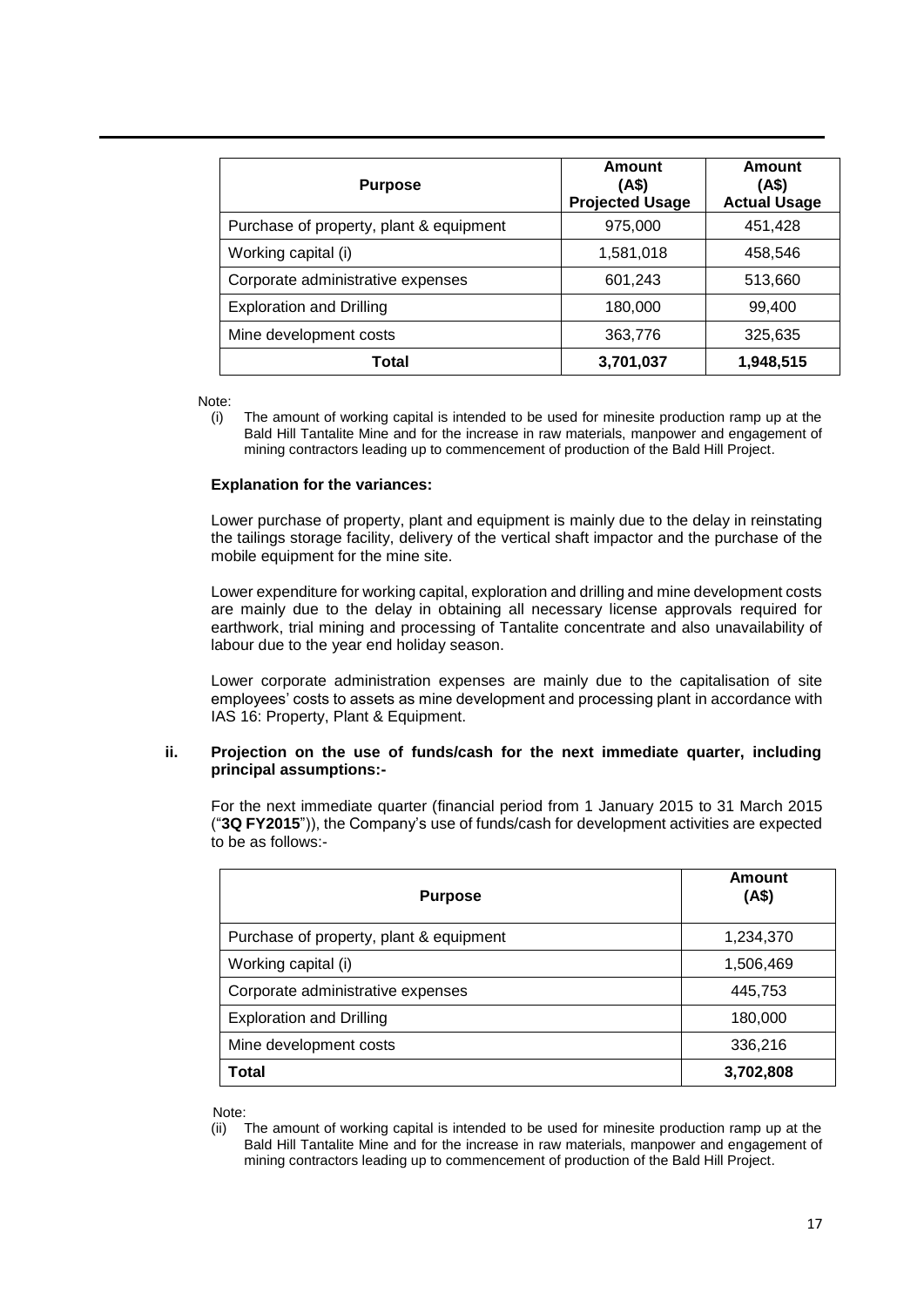### **16a. Rule 705 (7)(a) of the Catalist Listing Manual**

**Details of exploration (including geophysical surveys), mining development and/or production activities undertaken by the Company and a summary of the expenditure incurred on those activities, including explanation for any material variances with previous projections, for the period under review. If there has been no exploration, development and/or production activity respectively, that fact must be stated;**

The Company has undertaken our second major Metallurgical drilling program on the 4 November 2014. This is a 3000m RC (Reverse Circulation) drilling program designed to fully define three of the known tantalite-bearing pegmatite bodies in the Central Zone at the Bald Hill. It is expected that these deposits will be sequentially developed as the Boreline Prospect deposit is mined.

The results from our first drill program at the Boreline Prospect at the Bald Hill Tantalite Project commencing on the 25 July 2014 has been analysed to produce a mineral resource model to aid the commencement of mining. This information, along with the results of the latest drill campaign will be used to provide the Company with a resource upgrade which will be verified by a qualified person and announced at a later date once the review has been finalised.

The Company decided to award the Earthmoving contract which is for the earthworks required to re-instate the tailing storage facility after the Christmas and New Year holiday period due to the unavailability of operators and to avoid having to pay unnecessarily for idle machinery onsite. Prior to the holiday season, several quotations were obtained from potential mining contractors. After a diligent due diligence process and careful calculations, we have selected a suitable candidate for the earthworks and Earthmoving work has already commenced. Separately, the Mining Contract and Scope of Works has been finalised and awarded.

We are currently in the process of converting our Retention Lease which contains the known Creekside and Fenceline Prospects into a Mining Lease. The application is now at stage where it is subject to stakeholder consultation with the Native Title Holders. A preliminary meeting has been obtained to commence discussions.

Nagrom Mineral Processors, a world leading expert in the processing of tantalum has been engaged to supervise and construct the beneficiation plant. After intensive planning and discussions a process flow sheet was designed specifically for the Company to treat all minerals from the concentrate from the Bald Hill Mine Site.

Due to the limited availability of fresh water at the Bald Hill Mine Site, it was necessary to build the Secondary Beneficiation Plant off site. After an intensive search and selection process, a suitable site has been obtained in Boulder. This Secondary Beneficiation Plant will upgrade the Tantalite concentrate from the Primary Plant at the Bald Hill Mine Site to a saleable 25-30% Tantalite concentrate.

It is anticipated that the tailored design of the Secondary Beneficiation Plant will enable the Company to separate other valuable minerals besides tantalum from the concentrate produced at the Primary Processing Plant from the Bald Hill Mine Site.

A summary of the expenditure incurred in 2Q FY2015 for the aforementioned activities are as follows:-

|                                           | Amount (A\$) |
|-------------------------------------------|--------------|
| Drilling                                  | 99,400       |
| Testing / Assays                          | 7.106        |
| Mining engineering & consultants          | 99.845       |
| Mine proposal                             | 27,824       |
| Site employees' salaries & other benefits | 156,645      |
| Site food & Accommodation                 | 99,824       |